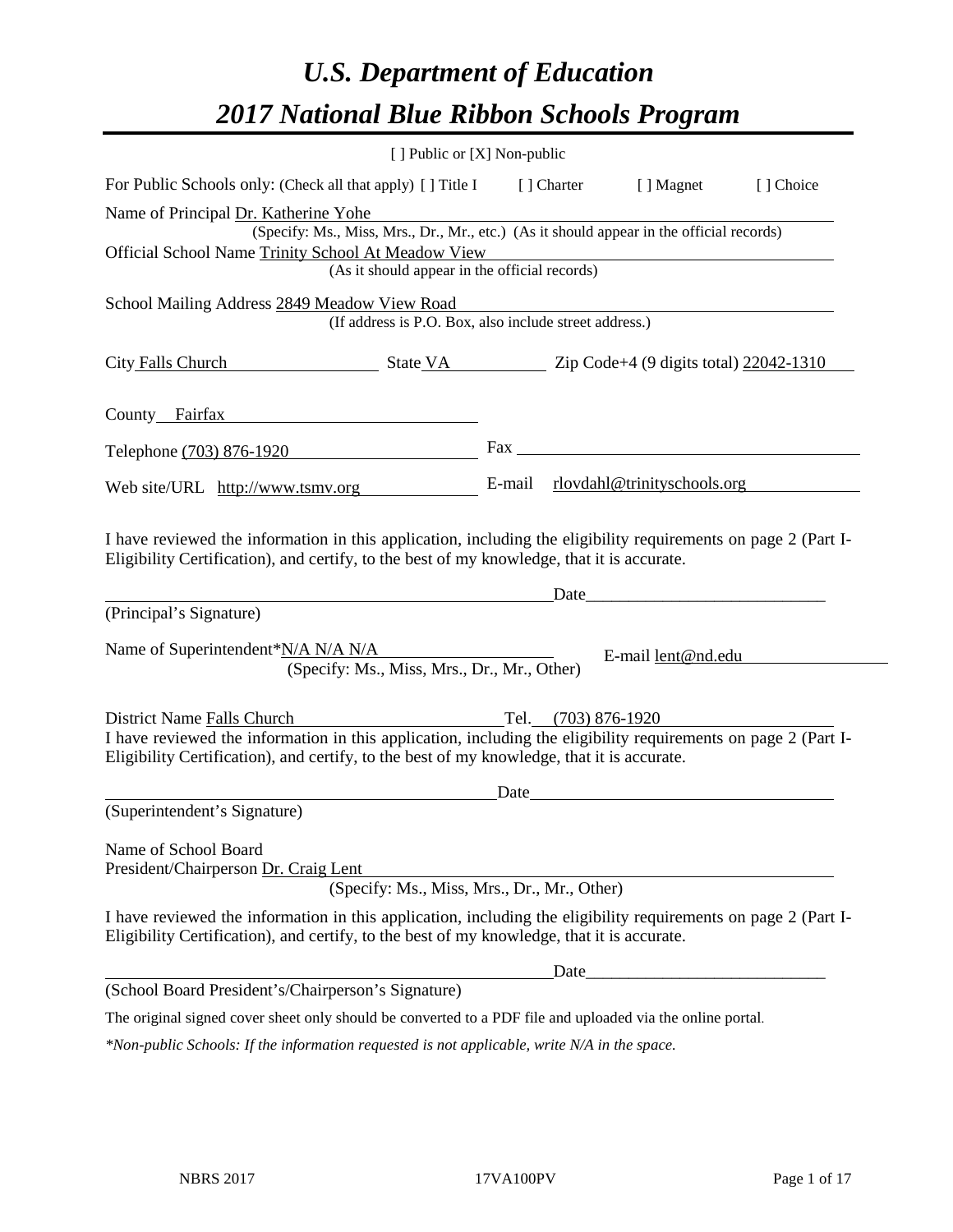- 1. The signatures on the first page of this application (cover page) certify that each of the statements below, concerning the school's eligibility and compliance with U.S. Department of Education and National Blue Ribbon Schools requirements, are true and correct. The school configuration includes one or more of grades K-12. (Schools on the same campus with one principal, even a K-12 school, must apply as an entire school.)
- 2. All nominated public schools must meet the state's performance targets in reading (or English language arts) and mathematics and other academic indicators (i.e., attendance rate and graduation rate), for the all students group and all subgroups, including having participation rates of at least 95 percent using the most recent accountability results available for nomination.
- 3. To meet final eligibility, all nominated public schools must be certified by states prior to September 2017 in order to meet all eligibility requirements. Any status appeals must be resolved at least two weeks before the awards ceremony for the school to receive the award.
- 4. If the school includes grades 7 or higher, the school must have foreign language as a part of its curriculum.
- 5. The school has been in existence for five full years, that is, from at least September 2011 and each tested grade must have been part of the school for the past three years.
- 6. The nominated school has not received the National Blue Ribbon Schools award in the past five years: 2012, 2013, 2014, 2015, or 2016.
- 7. The nominated school has no history of testing irregularities, nor have charges of irregularities been brought against the school at the time of nomination. The U.S. Department of Education reserves the right to disqualify a school's application and/or rescind a school's award if irregularities are later discovered and proven by the state.
- 8. The nominated school has not been identified by the state as "persistently dangerous" within the last two years.
- 9. The nominated school or district is not refusing Office of Civil Rights (OCR) access to information necessary to investigate a civil rights complaint or to conduct a district-wide compliance review.
- 10. The OCR has not issued a violation letter of findings to the school district concluding that the nominated school or the district as a whole has violated one or more of the civil rights statutes. A violation letter of findings will not be considered outstanding if OCR has accepted a corrective action plan from the district to remedy the violation.
- 11. The U.S. Department of Justice does not have a pending suit alleging that the nominated school or the school district as a whole has violated one or more of the civil rights statutes or the Constitution's equal protection clause.
- 12. There are no findings of violations of the Individuals with Disabilities Education Act in a U.S. Department of Education monitoring report that apply to the school or school district in question; or if there are such findings, the state or district has corrected, or agreed to correct, the findings.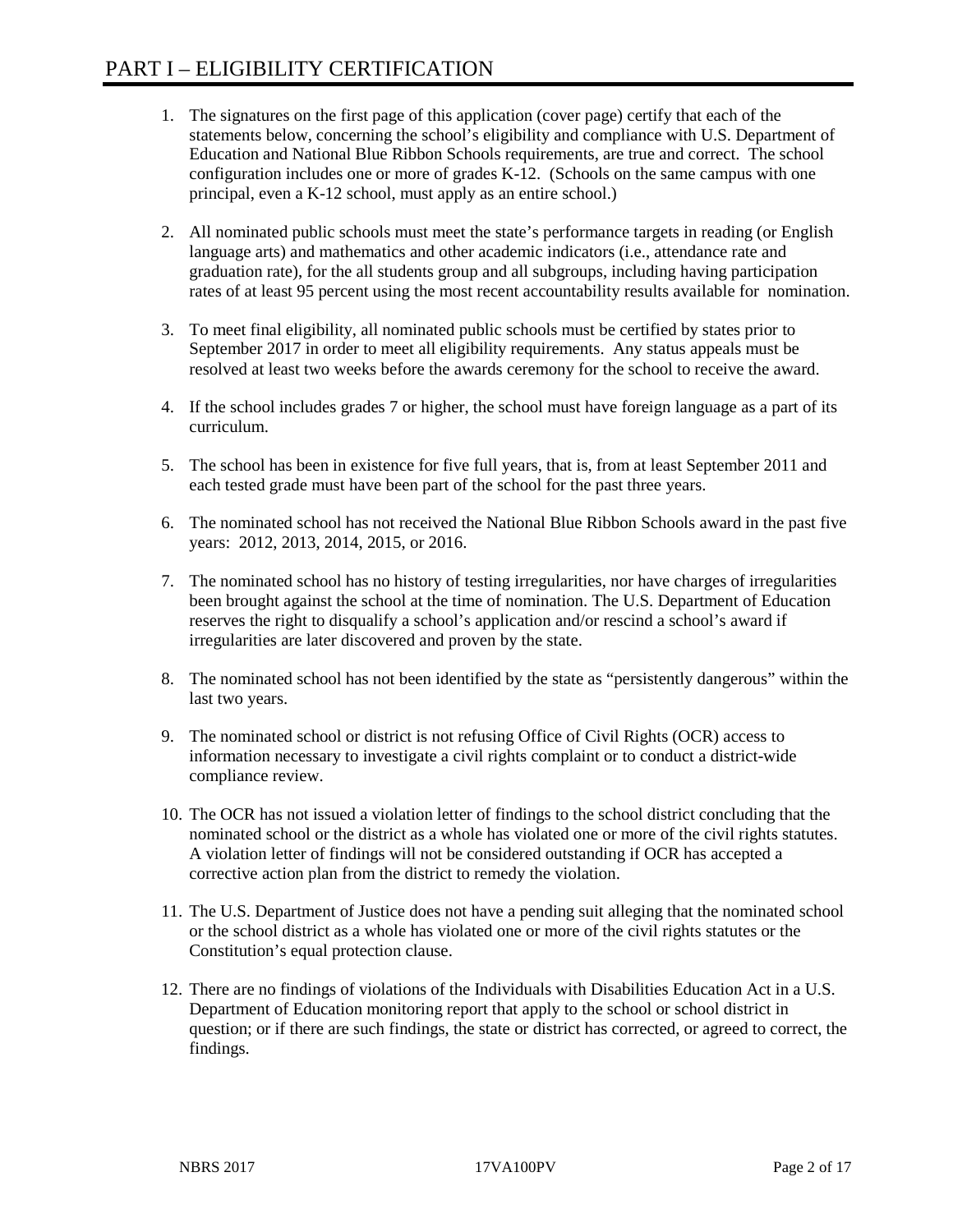#### **Data should be provided for the most recent school year (2016-2017) unless otherwise stated.**

**DISTRICT** (Question 1 is not applicable to non-public schools)

| -1. | Number of schools in the district<br>(per district designation): | $\underline{0}$ Elementary schools (includes K-8)<br>0 Middle/Junior high schools |
|-----|------------------------------------------------------------------|-----------------------------------------------------------------------------------|
|     |                                                                  | 0 High schools                                                                    |
|     |                                                                  | $0 K-12$ schools                                                                  |

0 TOTAL

**SCHOOL** (To be completed by all schools)

2. Category that best describes the area where the school is located:

[] Urban or large central city [ ] Suburban with characteristics typical of an urban area [X] Suburban [ ] Small city or town in a rural area [ ] Rural

3. Number of students as of October 1, 2016 enrolled at each grade level or its equivalent in applying school:

| Grade                           | # of         | # of Females | <b>Grade Total</b> |
|---------------------------------|--------------|--------------|--------------------|
|                                 | <b>Males</b> |              |                    |
| <b>PreK</b>                     | 0            | 0            | 0                  |
| $\mathbf K$                     | 0            | 0            | 0                  |
| $\mathbf{1}$                    | 0            | 0            | 0                  |
| $\overline{2}$                  | 0            | 0            | 0                  |
| 3                               | 0            | 0            | 0                  |
| 4                               | 0            | 0            | 0                  |
| 5                               | 0            | 0            | 0                  |
| 6                               | 0            | 0            | 0                  |
| 7                               | 12           | 11           | 23                 |
| 8                               | 19           | 5            | 24                 |
| 9                               | 15           | 10           | 25                 |
| 10                              | 11           | 8            | 19                 |
| 11                              | 16           | 12           | 28                 |
| 12 or higher                    | 15           | 13           | 28                 |
| <b>Total</b><br><b>Students</b> | 88           | 59           | 147                |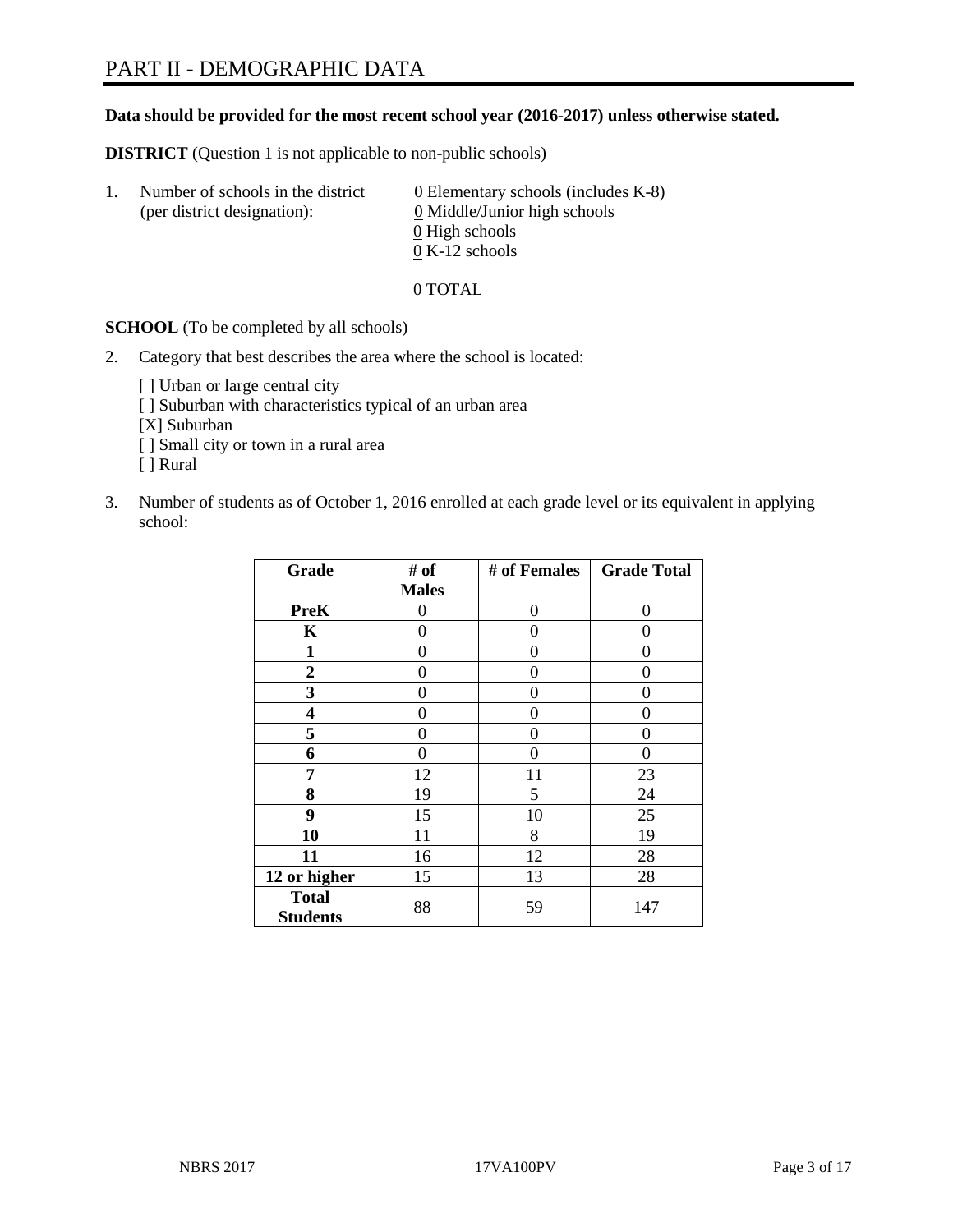4. Racial/ethnic composition of  $\qquad 0\%$  American Indian or Alaska Native the school:  $7\%$  Asian

 % Black or African American % Hispanic or Latino % Native Hawaiian or Other Pacific Islander 78 % White % Two or more races **100 % Total**

(Only these seven standard categories should be used to report the racial/ethnic composition of your school. The Final Guidance on Maintaining, Collecting, and Reporting Racial and Ethnic Data to the U.S. Department of Education published in the October 19, 2007 *Federal Register* provides definitions for each of the seven categories.)

5. Student turnover, or mobility rate, during the 2015 – 2016 school year: 3%

This rate should be calculated using the grid below. The answer to (6) is the mobility rate.

| <b>Steps For Determining Mobility Rate</b>         | Answer |
|----------------------------------------------------|--------|
| (1) Number of students who transferred to          |        |
| the school after October 1, 2015 until the         | 4      |
| end of the 2015-2016 school year                   |        |
| (2) Number of students who transferred             |        |
| <i>from</i> the school after October 1, 2015 until |        |
| the end of the 2015-2016 school year               |        |
| (3) Total of all transferred students [sum of      | 5      |
| rows $(1)$ and $(2)$ ]                             |        |
| (4) Total number of students in the school as      | 157    |
| of October 1, 2015                                 |        |
| $(5)$ Total transferred students in row $(3)$      | 0.032  |
| divided by total students in row (4)               |        |
| $(6)$ Amount in row $(5)$ multiplied by 100        | 3      |

6. Specify each non-English language represented in the school (separate languages by commas):

|    | English Language Learners (ELL) in the school:   | $0\%$<br>0 Total number ELL                |
|----|--------------------------------------------------|--------------------------------------------|
|    | Students eligible for free/reduced-priced meals: | $0\%$                                      |
|    | Total number students who qualify:               |                                            |
| 8. | Students receiving special education services:   | $0\%$<br>0 Total number of students served |

Indicate below the number of students with disabilities according to conditions designated in the Individuals with Disabilities Education Act. Do not add additional conditions. It is possible that students may be classified in more than one condition.

| $\underline{0}$ Orthopedic Impairment         |
|-----------------------------------------------|
| <b>0</b> Other Health Impaired                |
| $\underline{0}$ Specific Learning Disability  |
| $\underline{0}$ Speech or Language Impairment |
| 0 Traumatic Brain Injury                      |
| 0 Visual Impairment Including Blindness       |
| <b>0</b> Developmentally Delayed              |
|                                               |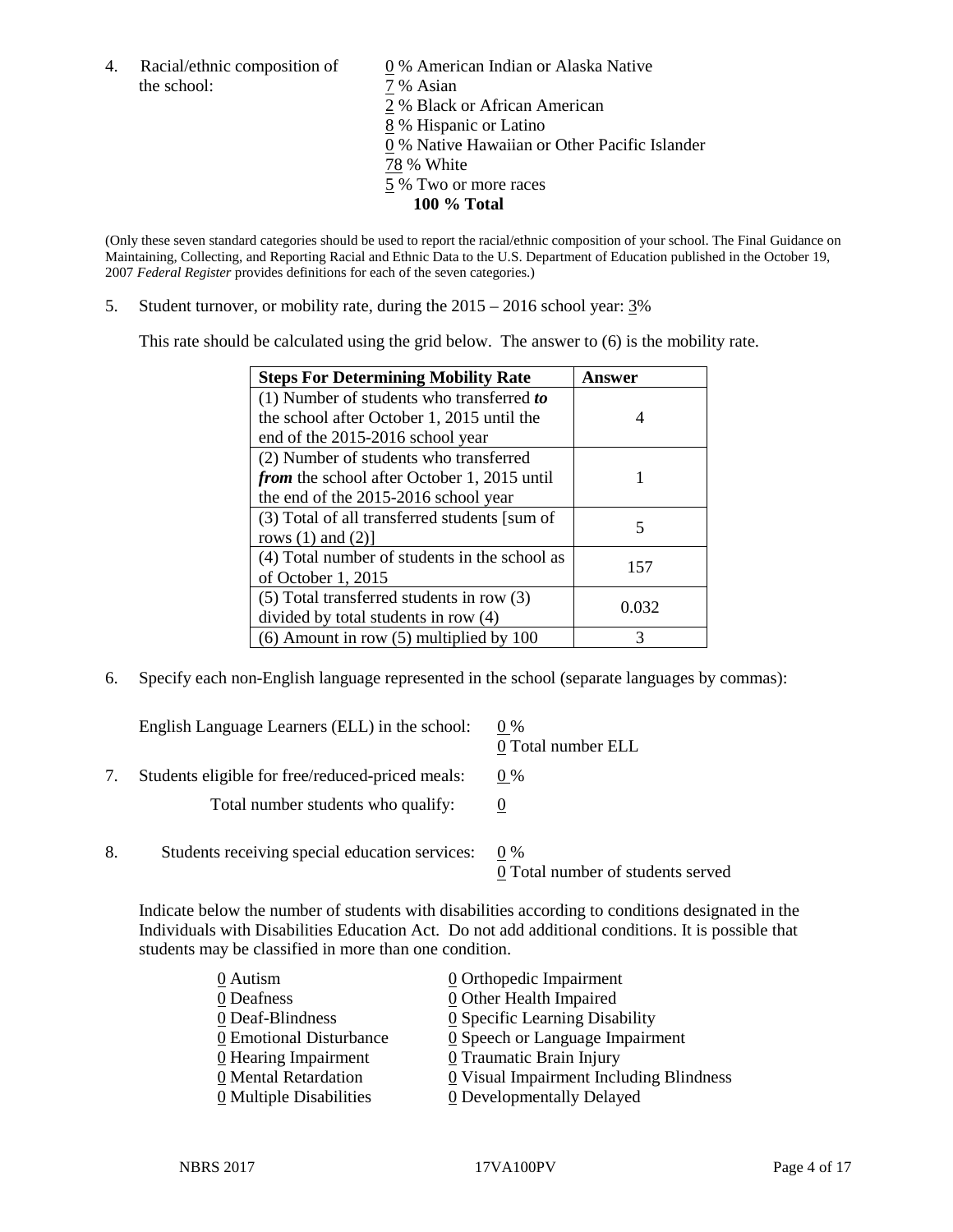- 9. Number of years the principal has been in her/his position at this school:  $1$
- 10. Use Full-Time Equivalents (FTEs), rounded to nearest whole numeral, to indicate the number of school staff in each of the categories below:

|                                        | <b>Number of Staff</b> |
|----------------------------------------|------------------------|
| Administrators                         | 6                      |
| Classroom teachers including those     |                        |
| teaching high school specialty         | 20                     |
| subjects                               |                        |
| Resource teachers/specialists/coaches  |                        |
| e.g., reading, math, science, special  | $\Omega$               |
| education, enrichment, technology,     |                        |
| art, music, physical education, etc.   |                        |
| Paraprofessionals under the            |                        |
| supervision of a licensed professional | $\Omega$               |
| supporting single, group, or classroom |                        |
| students.                              |                        |
| Student support personnel              |                        |
| e.g., guidance counselors, behavior    |                        |
| interventionists, mental/physical      |                        |
| health service providers,              | ∩                      |
| psychologists, family engagement       |                        |
| liaisons, career/college attainment    |                        |
| coaches, etc.                          |                        |

- 11. Average student-classroom teacher ratio, that is, the number of students in the school divided by the FTE of classroom teachers, e.g.,  $22:1$  8:1
- 12. Show daily student attendance rates. Only high schools need to supply yearly graduation rates.

| <b>Required Information</b> | 2015-2016 | 2014-2015 | 2013-2014 | 2012-2013 | 2011-2012 |
|-----------------------------|-----------|-----------|-----------|-----------|-----------|
| Daily student attendance    | 96%       | 96%       | 96%       | 97%       | 97%       |
| High school graduation rate | 00%       | 00%       | 00%       | $00\%$    | !00%      |

#### 13. **For high schools only, that is, schools ending in grade 12 or higher.**

Show percentages to indicate the post-secondary status of students who graduated in Spring 2016.

| <b>Post-Secondary Status</b>                  |     |
|-----------------------------------------------|-----|
| Graduating class size                         | 25  |
| Enrolled in a 4-year college or university    | 96% |
| Enrolled in a community college               | 0%  |
| Enrolled in career/technical training program | 0%  |
| Found employment                              | 4%  |
| Joined the military or other public service   | 0%  |
| Other                                         | በ%  |

14. Indicate whether your school has previously received a National Blue Ribbon Schools award. Yes X No

If yes, select the year in which your school received the award. 2009

15. In a couple of sentences, provide the school's mission or vision statement.

Train skilled students in building God's kingdom by establishing culture to discover truth, practice goodness, create beauty, and develop intellectual and aesthetic habits of mind.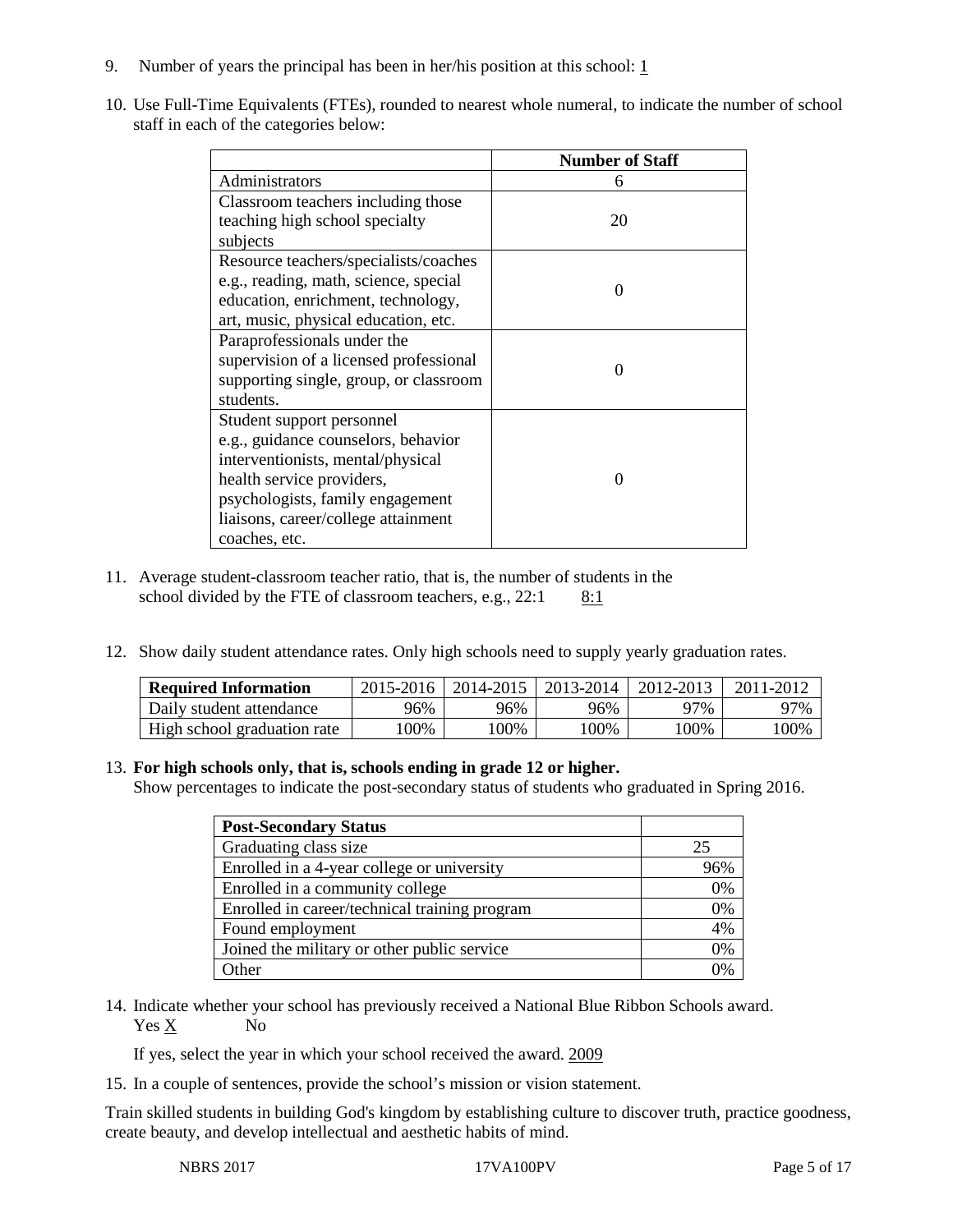# PART III – SUMMARY

Trinity School at Meadow View (Falls Church, VA) provides a classical education in the Christian tradition for students in grades 7 through 12. Currently, 147 students are enrolled. It has been accredited by the Virginia Association of Independent Schools (VAIS) since 2010. Founded in 1998, Trinity School at Meadow View is owned and operated by Trinity Schools, Inc., a 501 (c) (3) corporation, which also owns and operates two other schools: Trinity School at Greenlawn (South Bend, IN) and Trinity School at River Ridge (Eagan, MN). All Trinity Schools have the same mission, goals, curriculum and pedagogy.

Trinity School students follow a common academic core curriculum which includes six years of mathematics, science, writing, literature, religion and foreign language (four years of Latin, two years of modern language). They also take four semesters of drawing and painting, four semesters of music and two semesters of drama. Although the program is rigorous, Trinity School welcomes students of ordinary ability as well as the brightest. Student SAT scores always rank among the best in the state. The school also produces a high percentage of National Merit Scholarship award-winners.

Trinity School is distinguished by small classes (18 is the maximum in high school), single-sex instruction, high academic goals, the use of original texts and seminars and a highly trained and skilled faculty (of 20 FTE faculty members, 2 hold Ph.D.'s and 6 hold Masters Degrees). These components contribute to the success of the students. Trinity also provides weekly 90 minute study halls dedicated to math and Latin. Students who attend these can receive individualized assistance.

The educational objectives of Trinity School can be arranged under the categories of the true, the good and the beautiful. With regard to truth, the goals are that students develop the ability to discover and understand the truth, possess a sense of wonder and knowledge of reality, and desire to learn more about it. With regard to goodness, the goals are that students desire the good in their own lives and in the world, develop the ability to recognize the good, and appropriate the practices that will produce goodness in their own lives and in the lives of those around them. With regard to beauty, the goals are that students develop the ability to produce beautiful things in art, music and drama and to recognize and love beauty. Since Trinity students all take the same curriculum they are challenged to engage in topics they may not have pursued elsewhere. All are exposed to the best Western civilization has to offer – works of Dostoyevsky, ideas in advanced calculus and performing Shakespeare. This trains future engineers to be strong communicators and future policy makers to be well versed in analyzing scientific data.

This search for the true, the good, and the beautiful is an enterprise which human beings carry on together. It is a task which relates us to one another as well as to those who have gone before and those who will come after us. Thus, we understand ourselves as a community of learners. The foundation of any community is what its members hold in common. At Trinity School we put our learning and teaching in common. We read together, we discuss our ideas, we learn from one another, and we share our insights. This community of learners does not, however, seek some sort of bland or cheap agreement among its members. Indeed, the search for truth that we carry out together is often marked by argument and disagreement, but it is a civilized and disciplined conversation in which each of us participates and from which each of us learns.

The faculty of the school constitutes the center of the community of learners and works hard to ensure that the appropriate culture exists in the school. Each teacher is more fundamentally a learner. Therefore, teachers are required to participate actively in the intellectual life of the school. New teachers attend a weeklong training seminar in August and receive advice and support throughout the year from a New Teacher Mentor, the Head of School, and the Deans. All of the teachers' desks are arranged in two large faculty offices to make dialogue commonplace among the faculty. Different teachers teaching the same course regularly talk to one another and to their master teachers about the course materials and what goes on in their classrooms. This dialogue greatly enriches classroom instruction. Teachers also participate in faculty seminars that meet several times per year. Recent seminar topics include short stories, religious liberty, and concepts in biology.

Trinity's 2009 Blue Ribbon Award provided a nationally recognized accolade which exposed our program to more families in Northern Virginia. We cited the award throughout our admissions materials and saw an increase in applications and enrollment during that time of economic recession.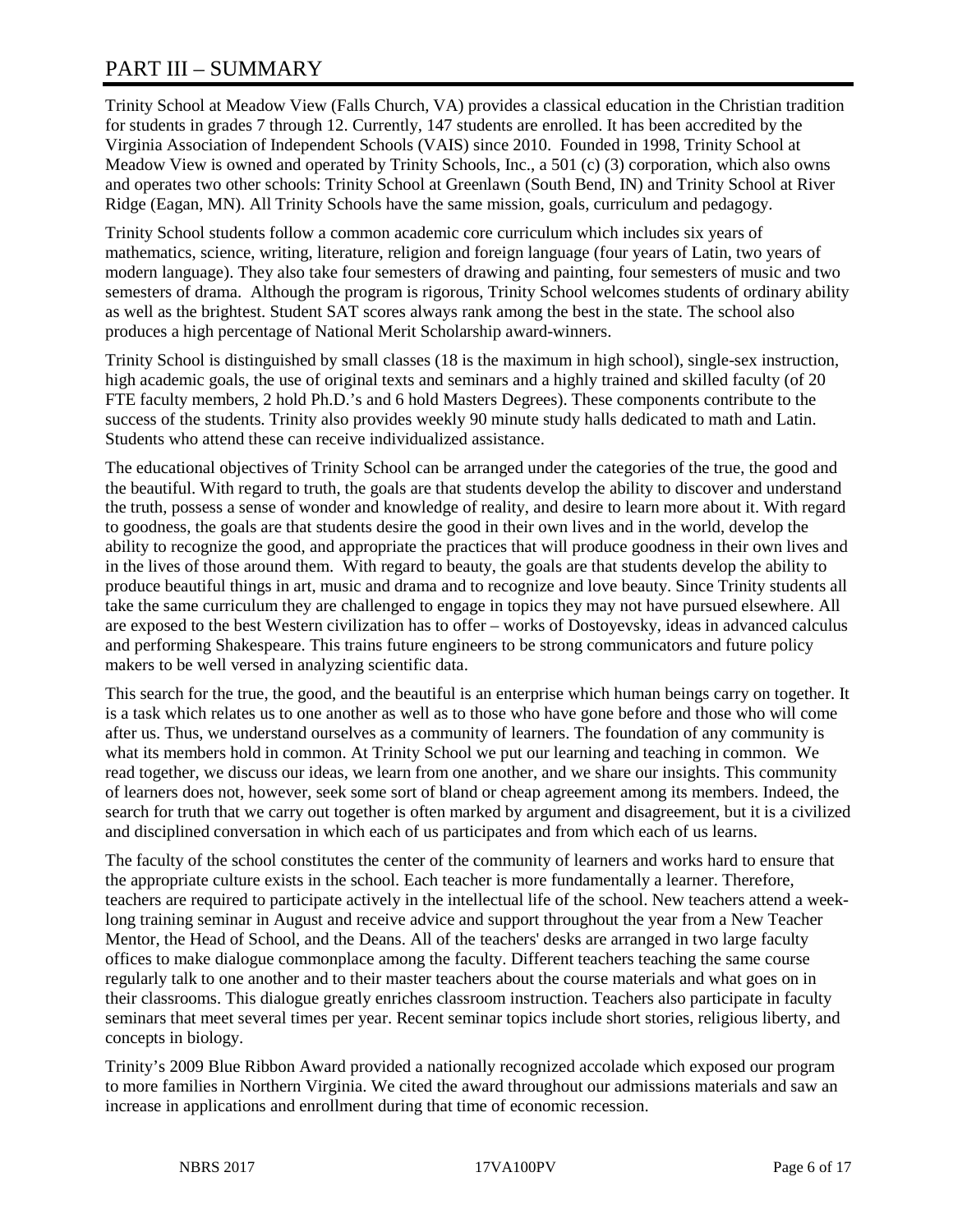# **1. Core Curriculum:**

Instruction in mathematics, science, literature, history and philosophy is the heart of the Trinity School curriculum. However, every student also has the opportunity to become adept in two languages, scripture, theology, and the fine arts. All students take the same curriculum.

Mathematics is taught from numerical, geometric and symbolic points of view. In the early grades, one viewpoint is used at a time, while in the later grades the viewpoints are integrated. The concepts of a function and transformation structure the high-school courses. In all grades, students develop proficiency in problem solving. Algebra, trigonometry, pre-calculus, calculus and linear algebra are taught. Students learn to use graphing calculators as an aid to their mathematical thinking.

The science program begins with wonder and puzzlement about the physical universe and proceeds to scientific explanation. The science curriculum is designed to engage the student in direct observation of the world and to elicit the desire for explanation. Once wonder is aroused, students are introduced to the tools that will enable them to satisfy it. Seventh and eighth-grade students focus on life and earth science. Freshmen study biology; sophomores study the basic concepts of chemistry; juniors and seniors study physics. Topics in the junior year include mechanics and oscillators. Seniors investigate special relativity, electricity and magnetism, quantum mechanics and particle physics. Both courses use calculus to explain the physical world. Juniors and seniors are given laptop computers and are taught to write computer code in Matlab in order to model physical scenarios understand and discover solutions to even more sophisticated problems in physics.

Students learn the basic skills in math and 9th through 12th science by working through many problems and having the teacher serve as a coach. Trinity expects the math teachers to allot substantial class time for students to work problems in the presence of the instructor. This allows the student to go home confident of the concept. The 9th through 12th science courses introduce a more formal lab component where the student is expected to analyze the data independently.

In grades 7 and 8 the science course requires the student to concentrate on making detailed observations and the instructor guides the class through analysis of the individual observations of the same event. After an initial discussion the class realizes they need more careful observations so they make them and then synthesize the results once more. Only after the observations have been made and patterns discovered does the teacher formally define concepts and introduce the scientific terminology.

In the 9th through 12th grades, all of the humanities are studied together in the Humane Letters Seminar. Literature, history, philosophy and theology are taught through reading, discussion and disciplined writing about issues that emerge from the study of original texts and source documents. The Humane Letters Seminar meets for two hours every day throughout the high school. Careful reading, disciplined discussion and clear and cogent writing are demanded throughout the curriculum. The literature and compositions courses in the seventh and eighth grades lay the foundation for the Humane Letters curriculum in high school.

Students' reading skills are sharpened through the reading and discussion of over 50 major works of literature and philosophy in their high school career. They learn to comprehend and analyze dense complicated material without the aid of secondary sources

Trinity students receive writing instruction in a unified step-by-step program through every grade level. In grades 7 and 8 they learn the fundamentals of English grammar and how to write a formal paragraph. In high school, students begin by learning thesis formation and the forms of development of a five-paragraph essay. In grade ten they learn to write an analytic essay. In grades eleven and twelve, students work on style and expression, deepening both analysis and content. In their writing, students begin to focus on the refinement of style, the selection of just the right word and the formation of clear and expressive sentences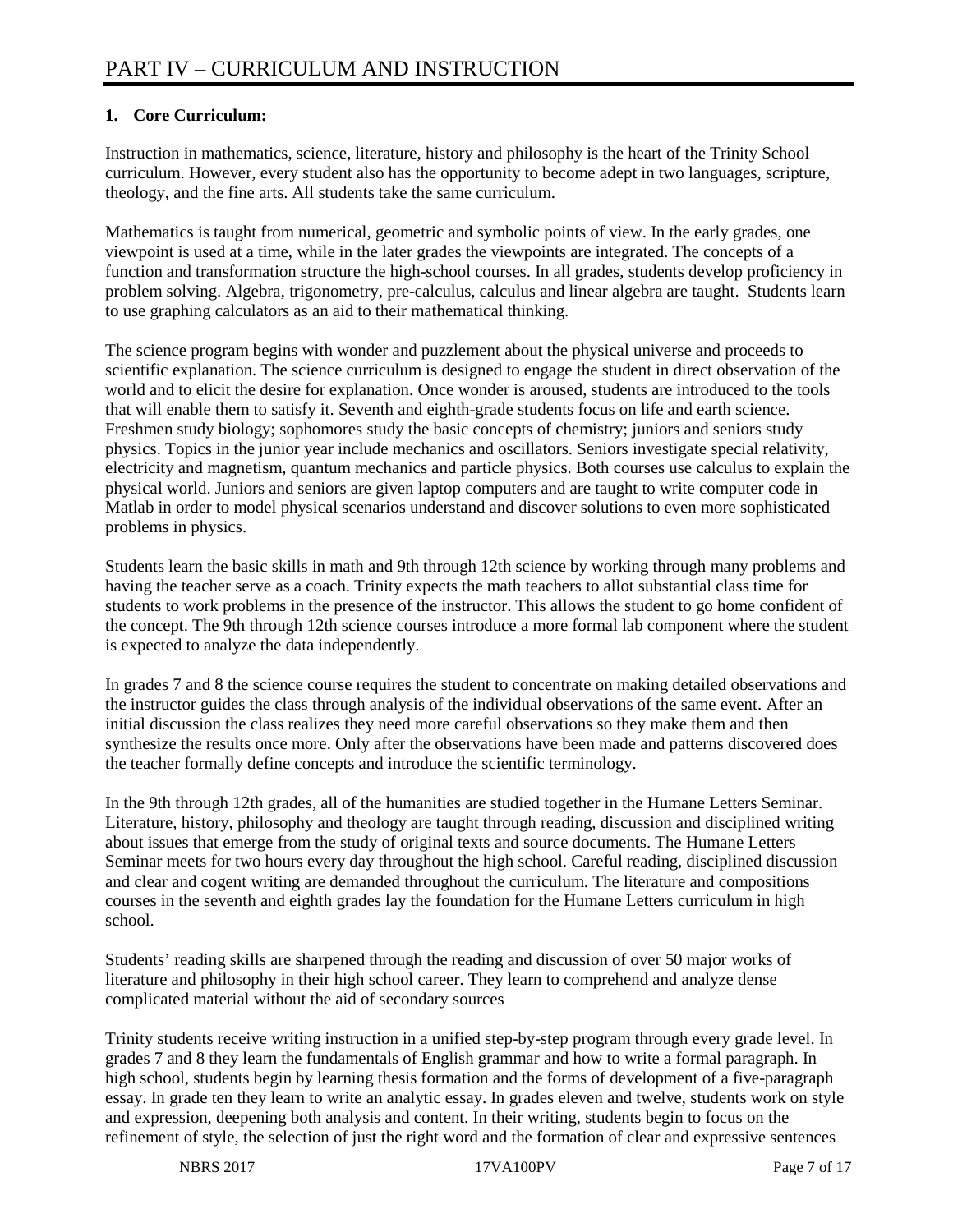and paragraphs, all executed in correct grammatical form. In the upper grades, students write about twelve essays a year.

The history curriculum begins with the study of early civilizations and ends with the mid-20th century. Original source documents are read and discussed. For example, readings in the ninth grade include selections from The Federalist Papers, Jeffersonian documents and the Lincoln-Douglas Debates; readings in the junior year include the Iliad and Odyssey, Thucydides' History of the Peloponnesian War and Aristotle's Nicomachean Ethics.

In addition to reading primary sources from our founding fathers in 9th grade humane letters, Trinity's 11th grade course, World Issues Colloquium, seeks to have the students explore contemporary problems throughout the world and how civil societies confront such problems – or how they fall into and exacerbate such problems. The plight of people in these regions and in the midst of these problems is in particular focus. The course is intentionally scheduled in the junior year in an effort to help shape summer activities, college plans and vocations, and we have seen tangible results from how the course challenges students to become engaged in local and even international communities.

Each fall the entire Trinity community participates in a charity fundraiser. The charities have included an inner-city private school, the Heifer project, and International Justice Mission. One of the beneficiaries was Romanian Christian Enterprises (RCE) which works with local communities in Romania for the placement of disabled orphans with Romanian families. As a result of the fundraiser, several students subsequently went on a summer mission to Romania to serve with RCE. The students learn to serve others and give back to the broader community.

Although Trinity School does not label itself as a "college preparatory" institution, the reality is that approximately 93% of our graduates immediately go to university. When surveying this cohort, the alumni continuously respond that they are well-prepared for the rigors of writing at the collegiate level. Those who go into STEM fields often have an advantage with having been exposed to calculus, calculus-based physics, linear algebra and Matlab. Many of our alumni find the first year of their collegiate career a smooth academic transition. Regardless of the intended major or career path, Trinity alumni are trained to read carefully, think critically, and possess a love of learning that goes beyond the classroom.

## **2. Other Curriculum Areas:**

#### FOREIGN LANGUAGE

Trinity School is in compliance with the program's foreign language requirements. All students take Latin for a full year in grades seven through ten. The program culminates in a year spent reading selected works of Caesar, Cicero and Virgil in the original Latin and discussing their content and style in a seminar format. Upon completion of the Latin program, students have acquired linguistic skills and root vocabulary which allow them to study a modern Romance language at an accelerated pace.

In the eleventh and twelfth grades the Trinity curriculum offers students the choice of one of two Romance language offerings, to be studied for two consecutive semesters. The focus of each course is principally the study of grammar and vocabulary.

## MUSIC

Music is a required course in grades seven, eight, nine, and ten. The curriculum each year focuses on the areas of fundamentals, performance, listening and composing.

The seventh and eighth grades focus on developing the basic skills of musicianship in students, which are later used in composition and performance. The main instrument is the recorder. In the seventh grade, each student performs solo and ensemble works on the alto recorder, and in the eighth grade students perform in mixed recorder ensembles. By listening to works of great composers, students learn to identify basic elements of music. During these years students try their hands at writing melodies and simple duets.

NBRS 2017 **17VA100PV** Page 8 of 17 In the ninth and tenth grades students apply their skills to the study and performance of choral music. In the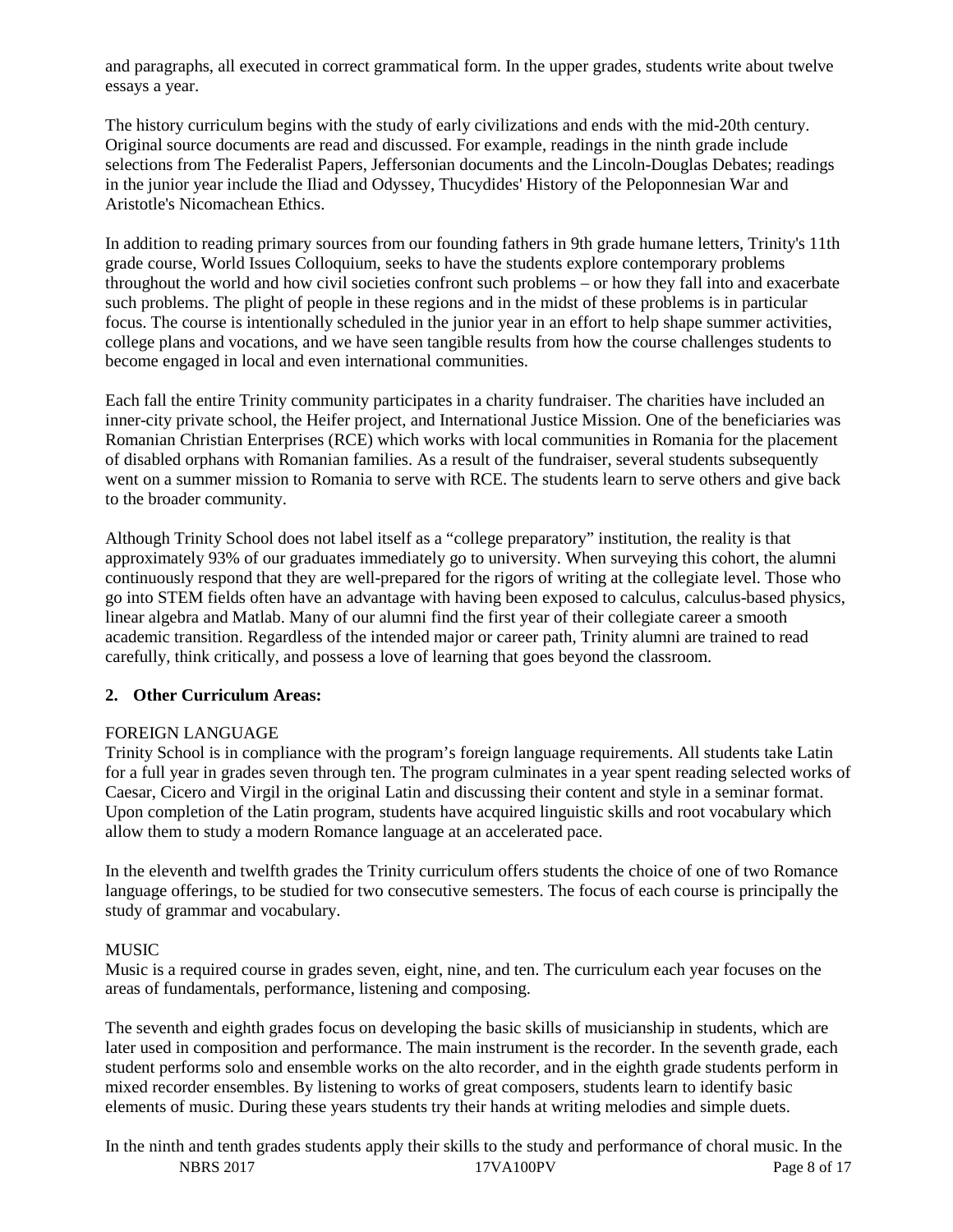ninth grade, students study four-part harmony and compose pieces in the chorale style. In the tenth grade, students study and compose music in the sixteenth-century contrapuntal style. In both grades, students perform in curricular choirs whose repertoires are grounded in the styles they study.

## ART

Believing that training in aesthetic sensibilities is an essential part of the humane and reflective life, Trinity gears its curriculum toward giving students strong basic skills in drawing and painting, as well as a basic understanding of how the visual arts fit into the history of human expression. Through careful observation of life and emulation of masterworks, as well as exposure to the history and analysis of art and its distinct vocabulary and working parts, students gain a repertoire of technical skills, experience with multiple artistic media, and an appreciation of excellence and beauty in human visual expression.

Students take art for one semester in grades seven, eight, eleven and twelve. The eleventh and twelfth grade courses also include elements of art history. The historical components are introduced in order to inform the techniques and methods being studied in the studio. The students learn the analytical tools of art appreciation: line, color, texture, light, spatial relationships, et cetera.

#### DRAMA

Students in the junior and senior years take one semester each of drama. In the eleventh grade, students are introduced to the fundamentals of acting and performance. The basic skills developed include movement, voice and interpretation of the text and character. The students perform a dramatic work at the end of the semester. The senior drama course reviews the techniques introduced in the previous year and implements these in a full-scale production. Students are involved in all areas of the production: text and character interpretation, blocking, sets, music, costumes and props.

#### **RELIGION**

Students study religion and theology in grades 7 through 10 and 12. The religion courses at Trinity School are in accord with all Trinity School at Meadow View course work in that they aim at the acquisition of knowledge, the acquisition of intellectual skills, and the development of certain habits of mind. The course sequence is not intended to evangelize or pastor students.

In the seventh and eighth grades students study the Old and New Testament. Both courses seek to give the students an overview of the story line of the Scriptures.

In the ninth grade they are separated into courses that cover the distinctive teachings of different denominations. Because of the present religious demographic of the student body there is a course on Catholic Doctrine and a combined course on Protestant Doctrine. Students are free to take either course.

In the tenth grade students participate in a seminar reading of the Old Testament and, in the twelfth grade, the New Testament.

#### **3. Instructional Methods, Interventions, and Assessments:**

At Trinity School the student is the primary agent of his or her education. This demands that the student be engaged. The necessity for student engagement led the founders of Trinity to design a school with small classes, single-sex instruction, original texts, and a performance-based curriculum where students have to read, discuss, write, solve problems, create music, art and drama. Students have to engage in the appropriate intellectual or aesthetic activity, not pass tests.

Trinity School believes that all knowledge begins in wonder, and at the core of wonder is questioning. As a pedagogical means, questioning happens at every level of the curriculum. The teacher's question is the lead into the text, phenomenon, topic, or problem under consideration. It is also the model of how the student is to ask questions and develop a sense of wonder and depth of inquiry. Finally it is the chief means by which the student is challenged to press beyond the self-evident, the narrow-minded, and the unexamined. The rigor of the teacher's questioning increases as the student matures; thus, the most developed questioning happens in the most advanced curricula.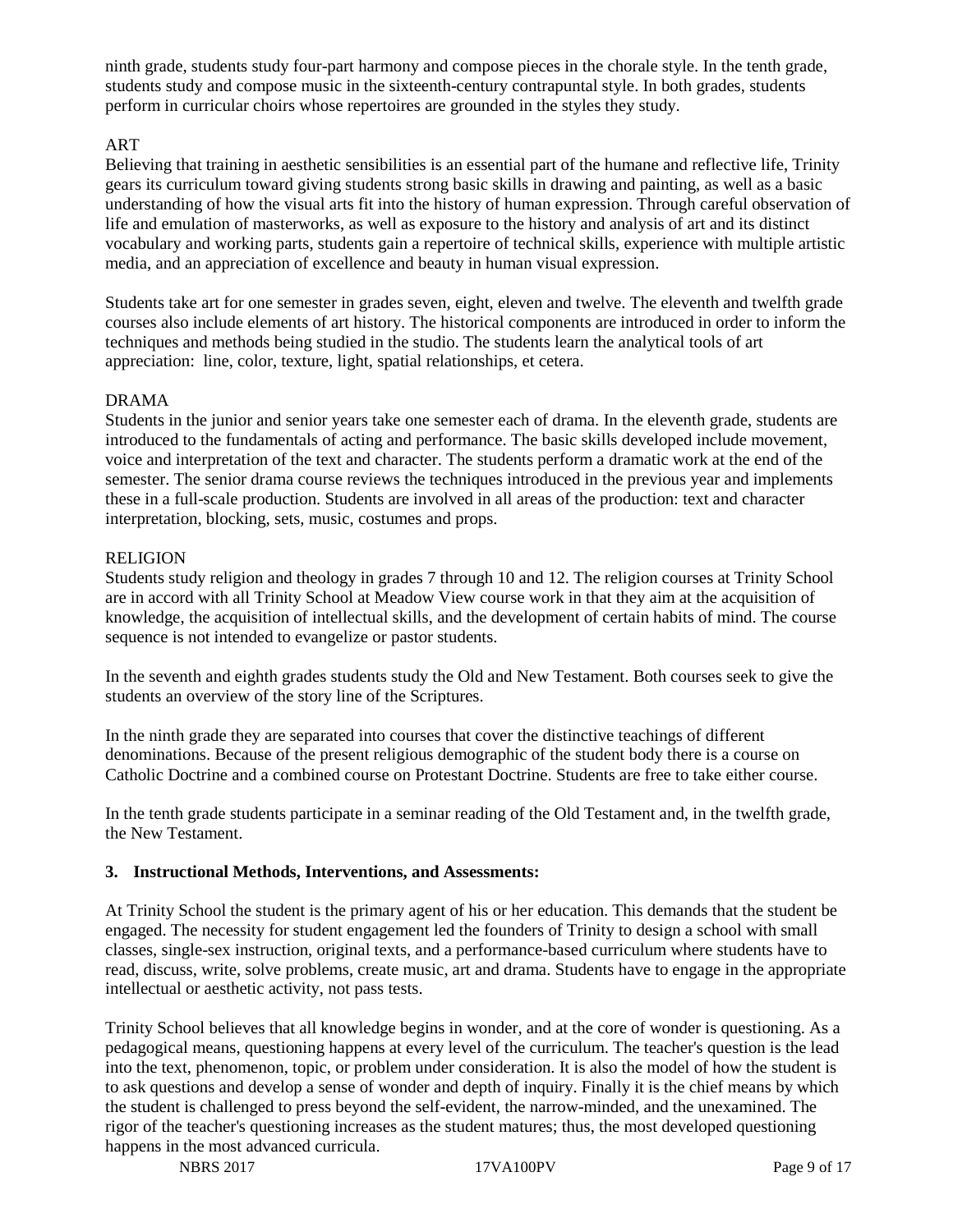Trinity School believes that learning is largely a matter of trial and error, practice, and performance. Thus, feedback from the teacher is vital to the student's development. In the practice of coaching, when a student performs proficiently, the teacher reinforces that performance; when a student makes a mistake or needs improvement, the teacher corrects the flaw or demonstrates the pertinent skill or method and guides the student to better performance. Every aspect of a student's performance is under the direction of the teacher as coach. This requires great attention and energy on the teacher's part; it requires an abiding affection as well: a love of learning and a love of the student experiencing the challenging process of learning. Coaching happens at every level of the program. It is the chief means used to directly shape student performance. For example, an essay grade is not listed when returned to the student. Instead, the teacher provides substantial comments and meets with the student to ensure the comments were understood. This provides for a rich learning experience and a deeper understanding of how to produce organized thought.

Trinity School believes that all of its students should acquire basic ordered knowledge. One principal means for meeting that objective is the presentation of information that is largely factual, narrative, and formulaic. In order to convey that information, the teacher relies largely on didactic instruction: lectures, demonstrations, and explanations. All three modes of communication are filled out with questioning and coaching; at the same time, the teacher's clear and lively presentation of the three modes of didactic instruction is necessary for a student's adequate engagement of the subject matter at hand. Didactic instruction happens at all levels of the curriculum but most extensively in the seventh and eighth grades.

Further, because Trinity School has such a low student-to-teacher ratio (8:1) it is able to closely monitor how each student progresses through the material. Those who struggle are often engaged by teachers outside of class. Regular tutorials are set up after school for math and Latin. These meet for 90 minutes once a week. Those students who excel are given more challenging problems and assignments -- this is particularly true in the eleventh and twelfth grade courses. In math, the projects are often differentiated by ability allowing for low floor and high ceiling assessments.

Since each Trinity School implements the same curriculum, there is frequent conversation between the three schools concerning what is working and what needs to be adjusted. The faculty and administration use the results of the SAT as an independent measure of the rigor of the curriculum and the quality of instruction. The faculty and academic deans constantly evaluate the quality of the Trinity School education.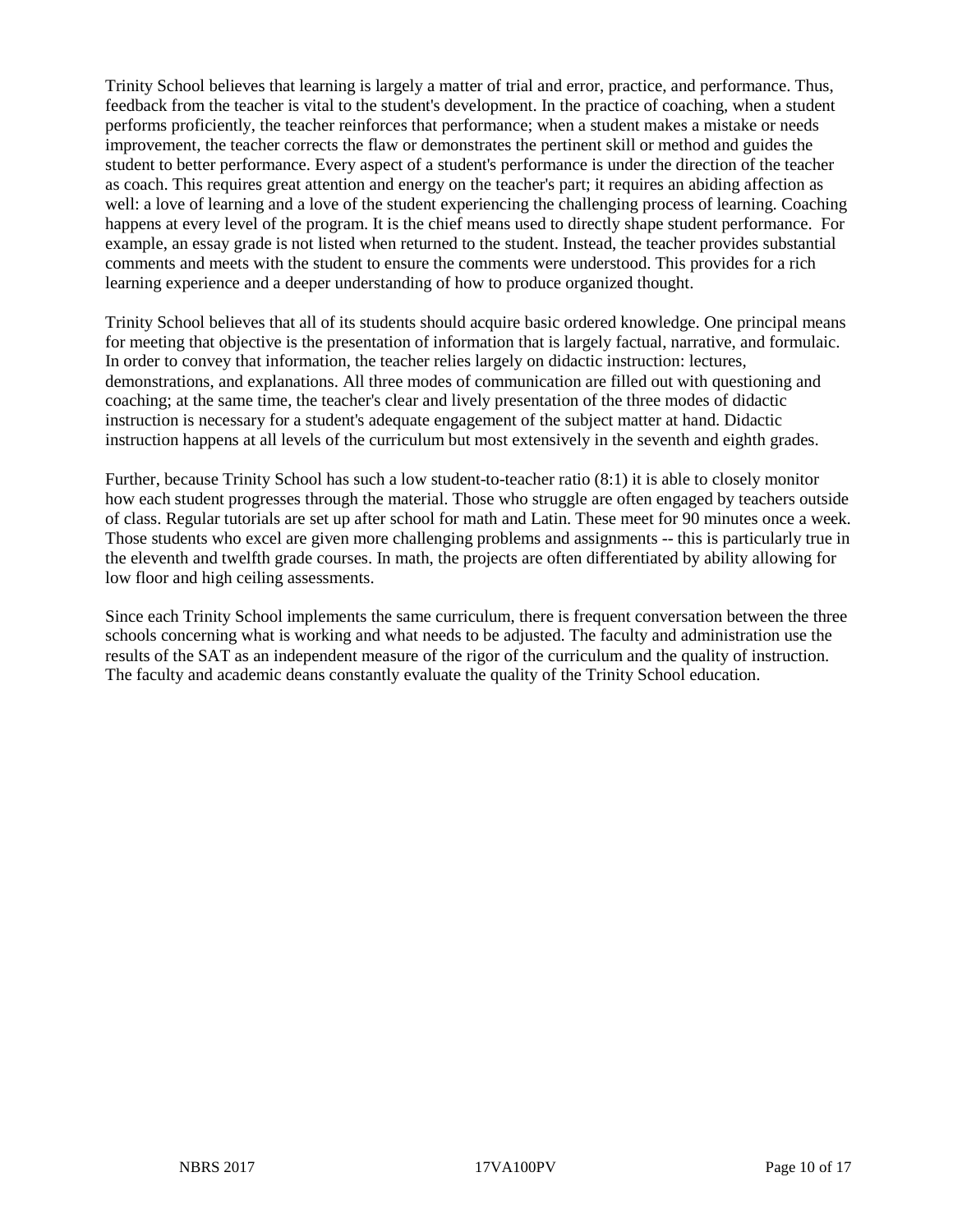## **1. School Climate/Culture:**

Trinity School truly is a community of learners. We believe that the community's order and vitality are dependent upon effective leadership in the classroom. The teacher provides that crucial element. The teacher's dynamism, preparedness, knowledge, intellectual curiosity, and love for both the students and the subject establish the culture to which the students are expected to respond and against which their performance is measured. Any intellectual or aesthetic habit of mind that marks the school's culture is modeled by the teacher.

With respect to achieving the goals of social virtue and the development of personal qualities of the habitual vision of greatness, Trinity School's respect for the freedom and dignity of each individual permeates our academic work. The faculty provide in the witness of their own lives a strong impetus toward the integration of Christian truth with life. At Trinity School the teachers are a community of Christian learners who draw the students into their community through the activity of the school. Through tutorials, seminars and other contacts the students become closely associated with their teachers. These student-faculty relationships are key to students developing in their own lives a strong commitment to God and to Christianity. These relationships are guided by the highest standards of human respect and Christian virtue. The very climate of the school trains the student in Christian living. Daily common prayer, relationships built on Christian charity, and the ideal of service to mankind are all powerful formative influences upon the student.

While the community of learners at Trinity School is centered on acquiring knowledge, there is a deliberate emphasis on maintaining the balance between that pursuit and other aspects of human life that are worth nourishing: family life, spiritual life, sports, recreation, and leisure, to name a few. In many cases the school actively supports these things by providing the space and structure for the students to experience them within the life of the school itself. For example, no athletic activities are held on Mondays in order to provide a day for extra-curricular choir and acting groups. This avoids a student having to choose between participating in the arts or athletics.

The faculty of the school constitutes the center of the community of learners and works hard to ensure that the appropriate culture exists in the school. Each teacher is more fundamentally a learner. Therefore, teachers are required to participate actively in the intellectual life of the school. The teachers' desks are arranged in two large faculty offices to make dialogue commonplace among the faculty. Different teachers teaching the same course regularly talk to one another and to their master teachers about the course materials and what goes on in their classrooms. This dialogue greatly enriches classroom instruction. Teachers also participate in faculty seminars that meet several times per year. Recent seminar topics have been short stories, poetry, and concepts in modern physics.

#### **2. Engaging Families and Community:**

Parents play an essential and positive role in the life of Trinity School. The school needs and expects the cooperation of parents who understand and embrace the school's mission, share its core values and fully support its culture, curriculum, faculty, and staff. Joined by a common set of beliefs and purposes, the school and parents form a powerful team with far-reaching positive effects on the students and the entire school community. Working together, parents and faculty exert a strong influence on students to embrace the Trinity curriculum and become better educated; they also help them to mature by modeling healthy adult working relationships based upon trust, civility, honesty and respect.

Parents also support the Trinity School community through extensive volunteer activities and events. By virtue of having a student at Trinity School, all parents are members of the Parent Service Association (PSA). The PSA supports Trinity School by providing a forum for soliciting personal participation and involvement by parents in the life of the school. As participants in the Trinity School community, parents have varied opportunities to be engaged in their children's educational process and the Trinity School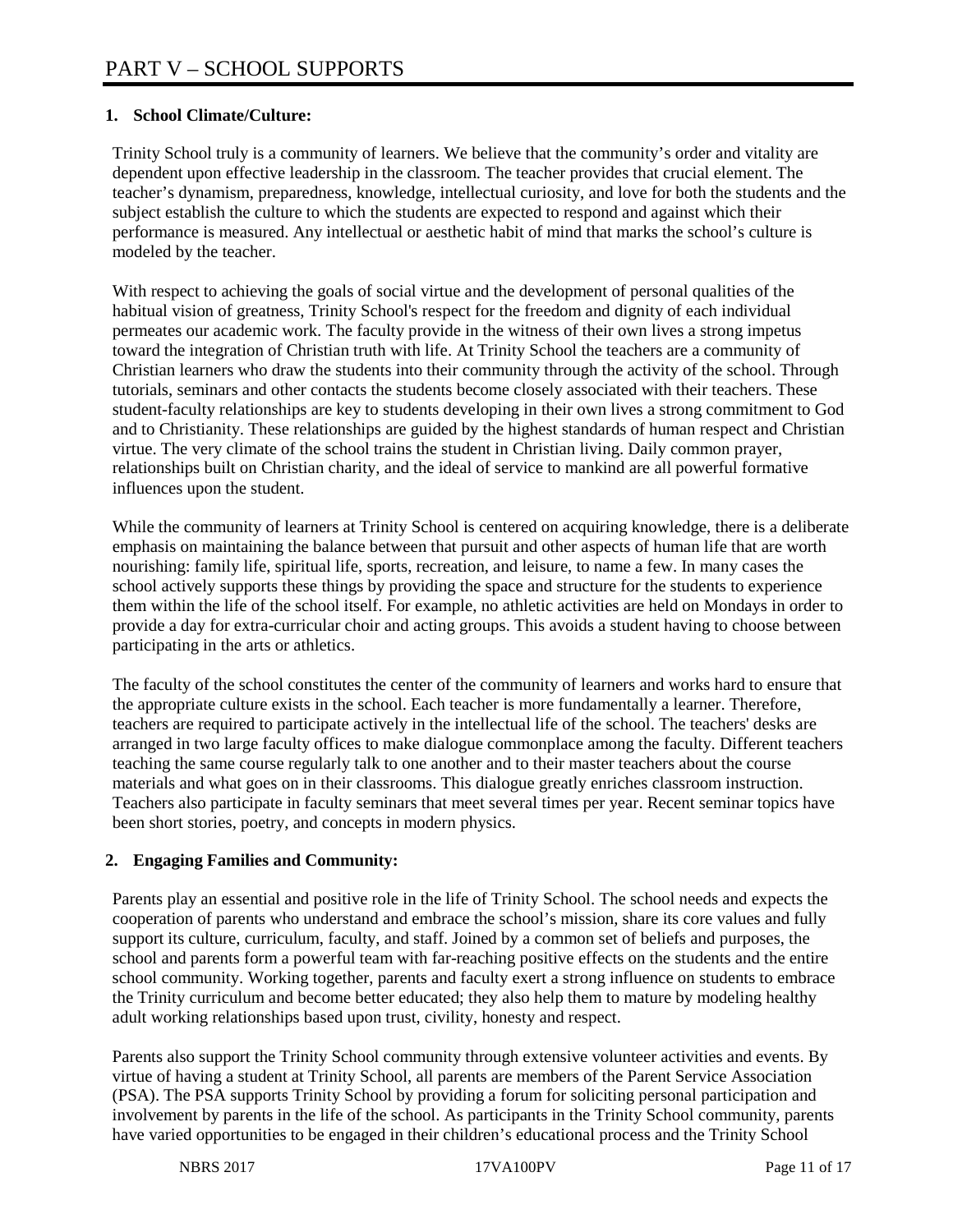culture. The PSA has established several standing committees to support the school in carrying out its many activities. Every parent is expected to be involved in projects overseen by the Sports Committee, School Events Committee, Social Events Committee and Fundraising Committee. All of this service is overseen by the Head of School, working through liaisons to the PSA committees. The result of all of this collaboration between faculty, parents, and students is a climate of camaraderie and a culture of mutual respect. Communication to the community occurs through monthly newsletters, a Facebook page, and emails through Constant Contact.

The school community is brought together at the end of each semester for fine arts night. Since studio art and music are studied throughout the curriculum, between the two semesters the entire school is performing either on stage or through their studio art. The school community is treated to poetry recitations, original student compositions for voice, recorder ensembles and chamber choir music. There is also a "gallery" of the students work in media including pen, watercolor and pastels. These events uplift the community greatly and are often used in recruiting new families.

Additionally, Trinity School has relationships with several local institutions that allow students to gain valuable experience outside the classroom. Since 2008, interested juniors and seniors have been invited to apply for paid summer internships at Vitreous State Laboratory (VSL) located on the campus of The Catholic University of America (CUA) in Washington, D.C. Students have worked with physics professors and scientists in topics involving particle detectors, nanofibers and recycling radioactive waste. Each student gives a presentation of his work in August and some have even gone to professional conferences to present posters.

#### **3. Professional Development:**

The members of the faculty are the key to the community of learners at Trinity School. They are themselves a dynamic community of learners and their role is to draw students into that community by enacting the culture, curriculum and pedagogy of the school. The quality of Trinity School education is directly proportional to the quality and dynamism of the community of learners constituted by the faculty.

At Trinity School, professional development is a constant and ongoing process. It is aimed at three goals: facilitating the participation of the faculty in the community of learners, supporting them as effective classroom teachers, and encouraging them to continually develop their intellectual depth and breadth both personally and professionally.

The faculty seminar, required for all full-time teachers, is foundational. These seminars serve to awaken intellectual curiosity in the faculty and inspire a sense of wonder thereby fueling an enthusiasm in the teacher to bring into his classroom and transfer to the students. The seminar meets three to four times per year and consists of the study of a specific topic and reading and discussion of selected texts. Typically, the topic is not directly connected to the curriculum or a teacher's duties. For example, the faculty recently read "East of Eden" by John Steinbeck. In other years, the faculty has read and discussed works of literature such as James Joyce's "The Dead" and "Parker's Back" by Flannery O'Conner. Other topics have included Darwinian evolution, poetry seminars on Seamus Heaney, and a seminar on topics in modern physics.

Trinity oversees and helps develop new teachers with two-year New Teacher Institute and New Teacher Mentor programs. These programs include assistance in developing lesson plans, managing the classroom, grading and evaluation, and relating to students. Trinity School supports continued development and improved classroom teaching through the ongoing Master Teacher program, in regular faculty meetings, and through a teacher evaluation process.

In addition to development within the school, Trinity faculty members also attend external conferences and professional development courses. As a recent example, two math teachers taking a course at a local university on teaching algebraic thinking to all age groups. The fruits of this course were more open-ended tasks structured with low floors and high ceilings allowing for every student to be engaged in the task and view math as more than computation or a set of procedures. Additionally, Trinity's college guidance officer attending the annual conference for the National Association for College Admissions Counselors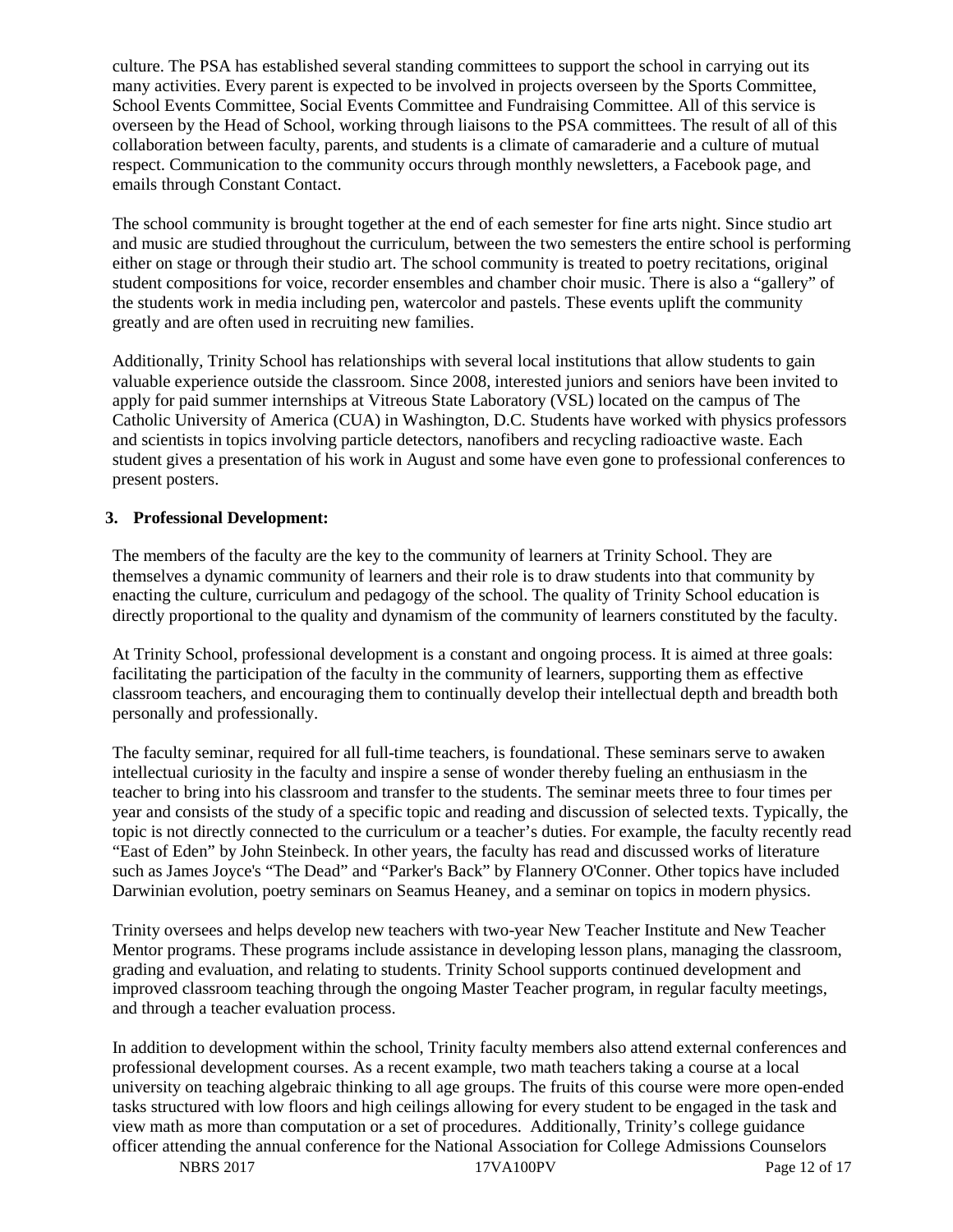(NACAC), and Trinity's head of school attending the annual Virginia Association of Independent Schools (VAIS) meeting for heads of school. In each case networking was established and the attendees returned with some best practices which were implemented.

#### **4. School Leadership:**

Trinity Schools, Inc., headquartered in South Bend, Indiana, is the corporation that owns and operates the three Trinity schools. Its board of trustees is entrusted with the responsibility for assuring that the schools are carrying out the mission of Trinity Schools, for providing broad oversight of the operation of the schools, and for assuring the financial health of the institution.

Trinity's organization puts the community of learners at the top and the rest of the organization exists solely to support it. The preservation, development and support of the community of learners are the focus of the entire organization. Fundamental operational principles include unity, subsidiarity, transparency and cooperation. These are applied in all relationships within the community. The president of Trinity Schools is the chief administrative officer of the corporation and is responsible for seeing to it that the schools carry out the work of education in keeping with the mission.

The head of school is responsible for overseeing the faculty and administrative staff of the school and ensuring that the curriculum, policies, and practices of Trinity Schools, Inc. are effectively implemented and maintained. Furthermore, he is charged with fostering unity and communication among the faculty, students, and parents; serving as public relations voice of the school; managing crises, changes, and conflicts; and managing the operational expenses of the school's budget. The head of school is required to teach at least 10 hours per week. This allows the head of school to maintain a real sense of the needs of the faculty and student body.

One woman and one man on the faculty have been designated as deans of the girls and boys respectively. Their leadership has as its mission to encourage right behavior, good communication, and school unity – all of which are vital to the life of the school. The deans utilize a variety of methods to achieve these goals including meeting with an entire section, an individual student, and working closely with parents.

Trinity Schools, Inc. has academic deans who report to the president and assist him in his role as chief academic officer of Trinity School. Academic deans are assigned to specific curricular areas and their responsibilities include: appointing and oversight of master teachers, reviewing and updating all course guides and advising the president about strengths and weaknesses of the academic program. Master teachers and the new teacher mentor train and oversee new teachers in the areas of curriculum, classroom management, and communication in their first two years at Trinity.

Twelve faculty advisors, one for each section of students, and a faculty sponsor of our student organization, Trinity Life, meet with the students regularly to help them both lead and take advantage of what the school has to offer.

The above structure, which places a focus on the community of learners, supports students of all abilities. Our recent valedictorian commented in his address how much he valued the person relationships he was able to cultivate with his classmates as well as the faculty. These close relationships challenged him to engage in topics he was not naturally drawn towards and, as a result, he now has a deeper appreciation for imaginative literature and creating beautiful art. Another alumnus, who struggled through our curriculum, recently earned his third semester on the Dean's List at a Virginia state school. He visited us recently and spoke of how pleased he was that he preserved through our curriculum and how much he appreciated the additional help he received.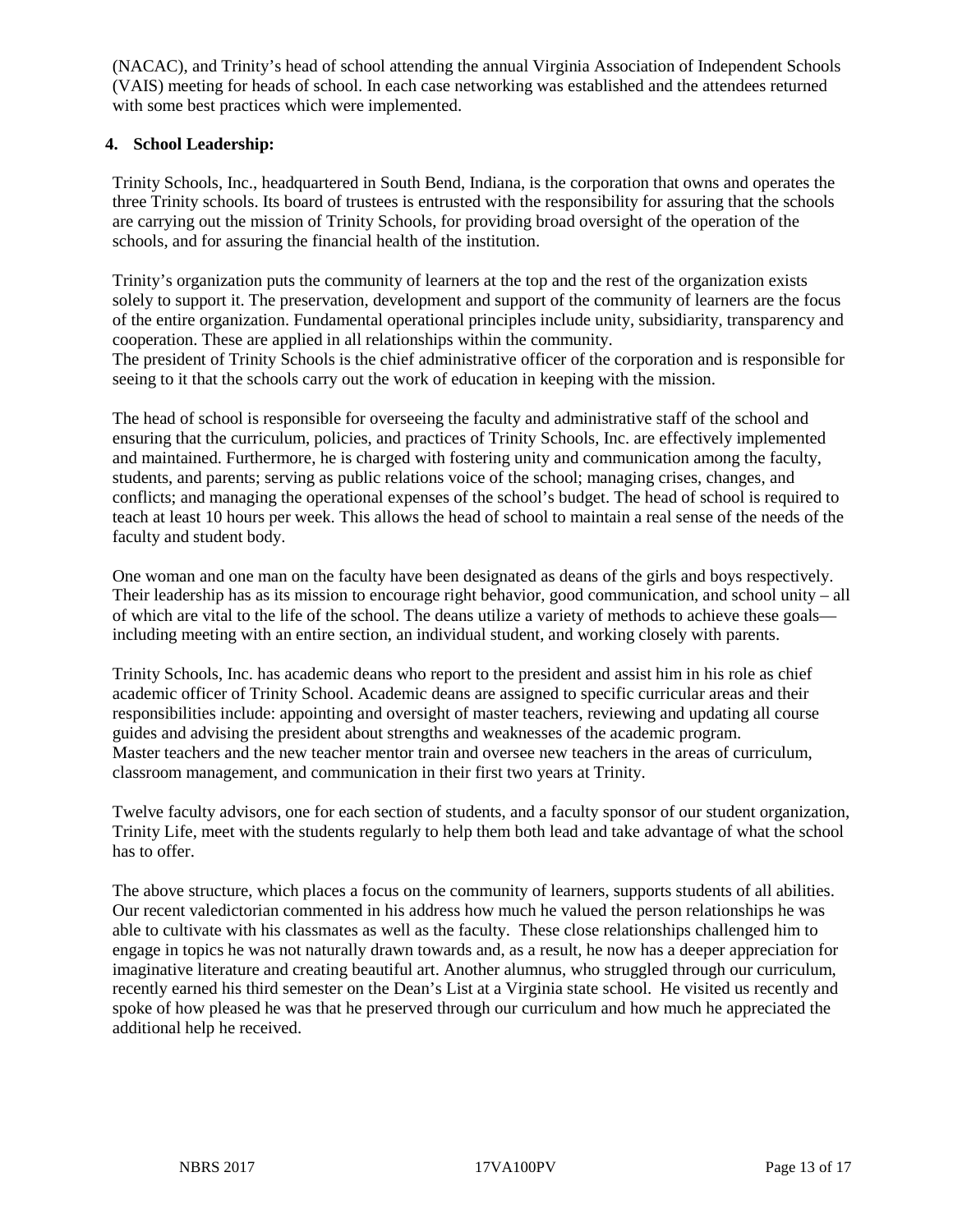Trinity School is located in the competitive private school market of Northern Virginia and is surrounded by strong public schools. Trinity resides on a two acre parcel of land and has modest buildings and no athletic venues. Yet, the growth that continues in enrollment is real and students of a range of abilities are learning as assessed by internal measures as well as external ones. A primary reason for the success of the students is the culture that is established by the community of learners at Trinity School.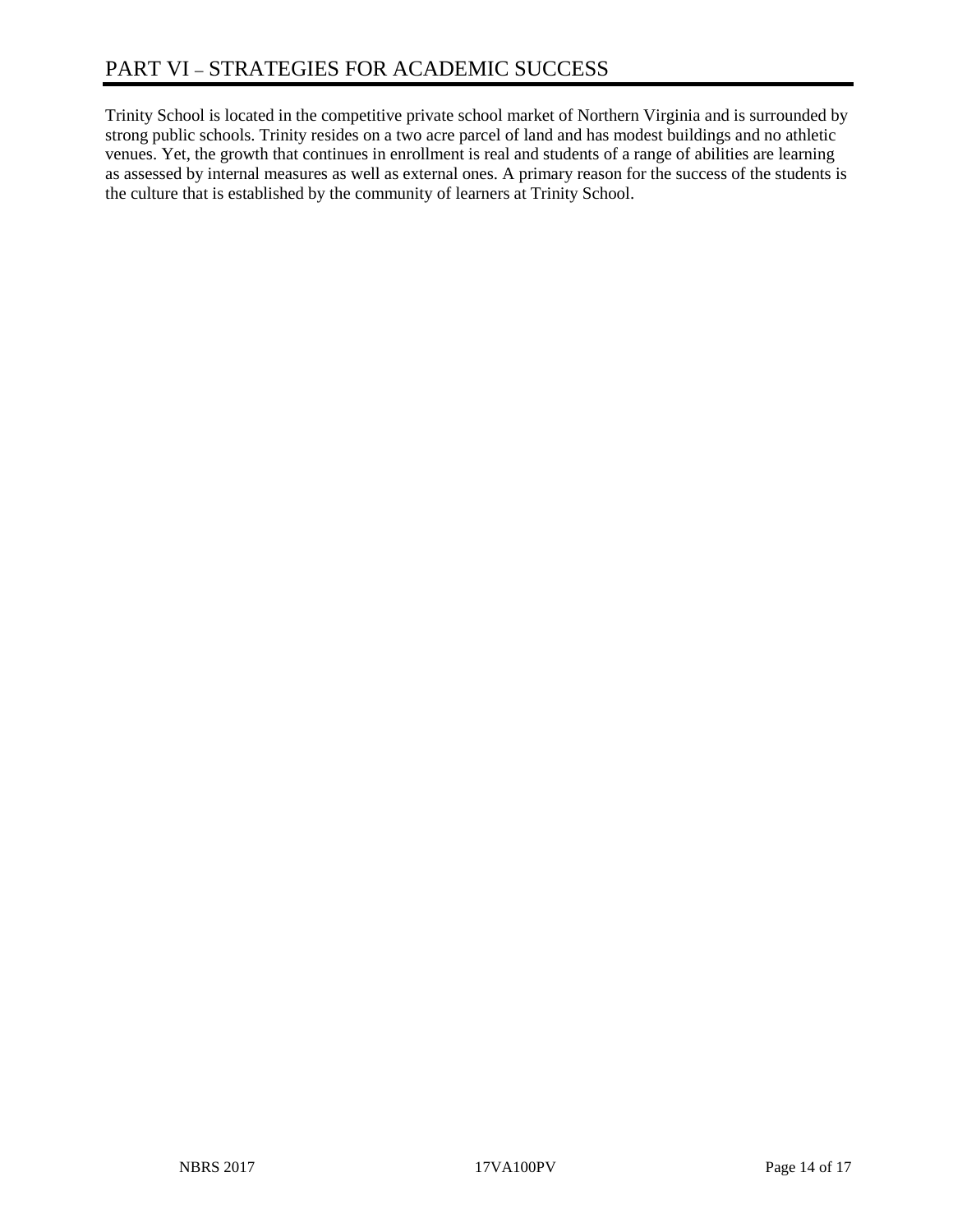# PART VII – NON-PUBLIC SCHOOL INFORMATION

1. Non-public school association(s): Christian

Identify the religious or independent associations, if any, to which the school belongs. Select the primary association first.

| 2. | Does the school have nonprofit, tax-exempt $(501(c)(3))$ status?                                       | Yes X   | No. |
|----|--------------------------------------------------------------------------------------------------------|---------|-----|
| 3. | What is the educational cost per student?<br>(School budget divided by enrollment)                     | \$17915 |     |
| 4. | What is the average financial aid per student?                                                         | \$6994  |     |
| 5. | What percentage of the annual budget is devoted to<br>scholarship assistance and/or tuition reduction? | 17%     |     |
| 6. | What percentage of the student body receives<br>scholarship assistance, including tuition reduction?   |         |     |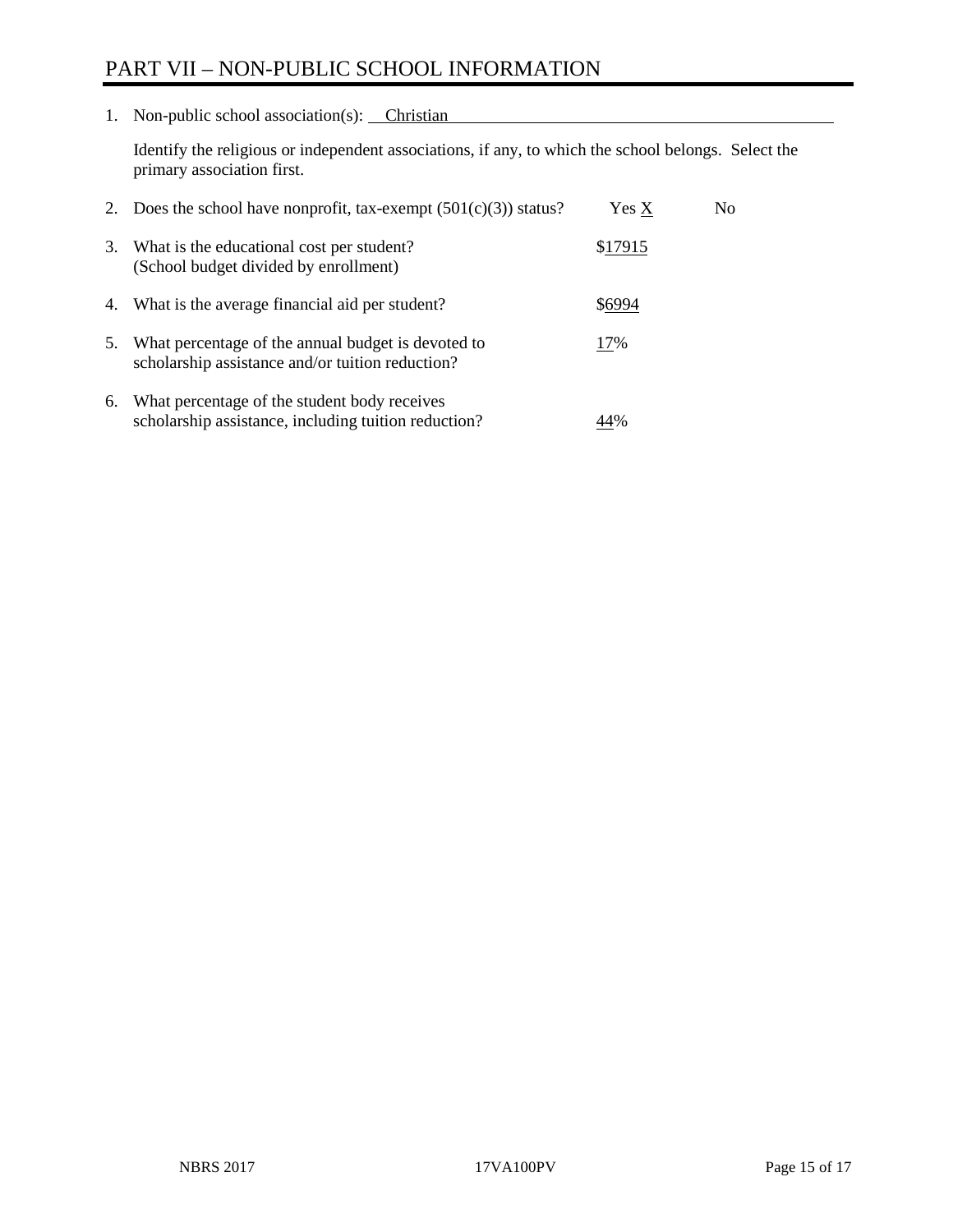# PART VIII – ASSESSMENT RESULTS FOR NORM-REFERENCED TESTS

#### **REFERENCED BY NATIONAL NORMS**

| <b>Subject:</b> Math                 | <b>Test:</b> SAT |                                 | Grade: 12                                            |
|--------------------------------------|------------------|---------------------------------|------------------------------------------------------|
| <b>Edition/Publication Year:</b> N/A |                  | <b>Publisher:</b> College Board | Scores are reported here<br><b>as:</b> Scaled scores |
|                                      |                  |                                 |                                                      |

| School Year                                | 2015-2016 |
|--------------------------------------------|-----------|
| Testing month                              | Jan       |
| <b>SCHOOL SCORES</b>                       |           |
| Average Score                              | 612.92    |
| Number of students tested                  | 24        |
| Percent of total students tested           | 96        |
| Number of students alternatively assessed  |           |
| Percent of students alternatively assessed |           |
| <b>SUBGROUP SCORES</b>                     |           |
| 1. Other 1                                 |           |
| Average Score                              |           |
| Number of students tested                  |           |
| 2. Other 2                                 |           |
| <b>Average Score</b>                       |           |
| Number of students tested                  |           |
| 3. Other 3                                 |           |
| <b>Average Score</b>                       |           |
| Number of students tested                  |           |

**NOTES:** SAT tests were administered in various months throughout 2015-2016.